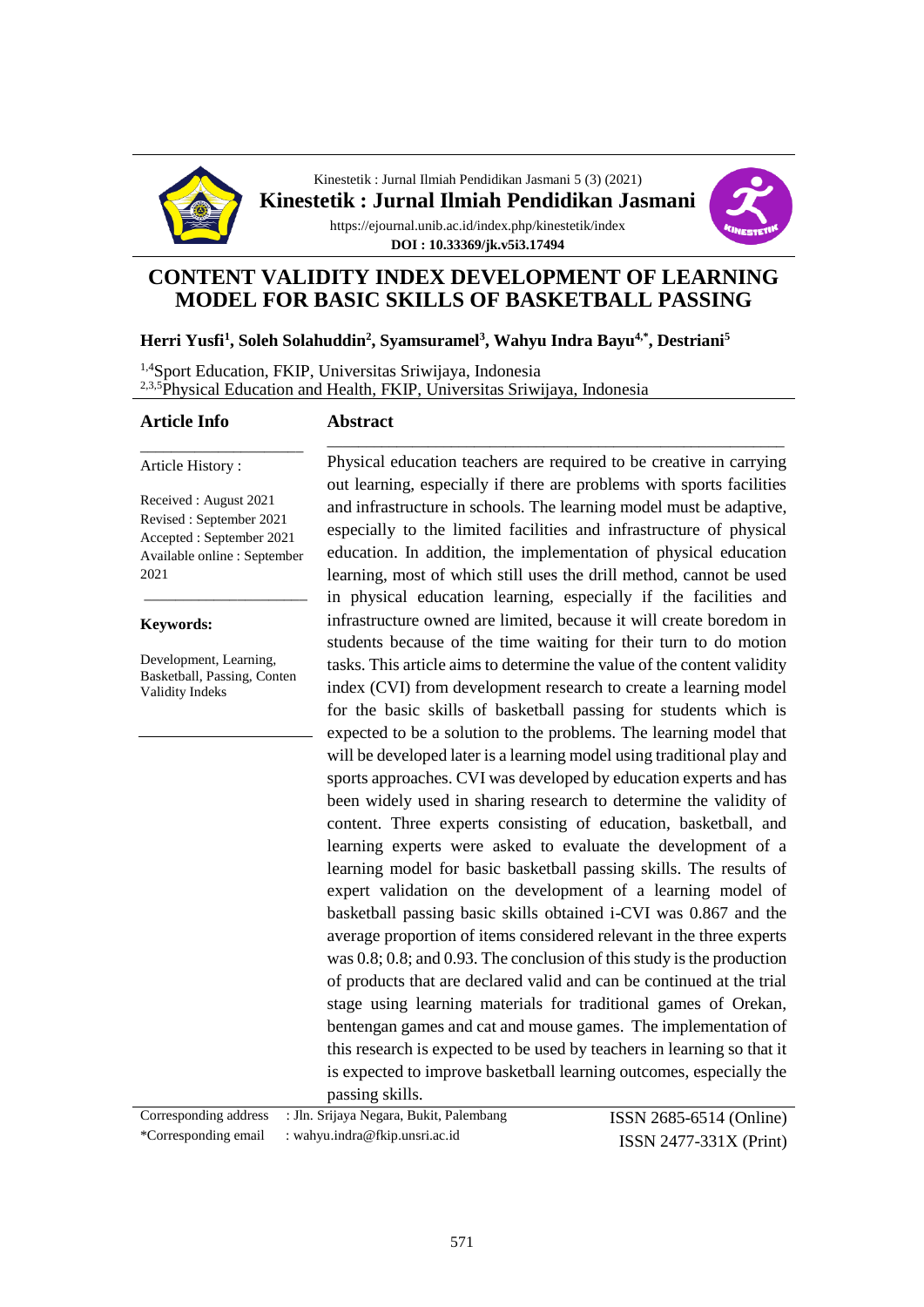## **INTRODUCTION**

One of the subjects that must be taught at the elementary, secondary, and higher education unit levels, even in universities, is physical education. Physical education is part of an overall educational program that contributes through physical activity to the total growth and development of all children (Pangrazi, Beighle, Shawley, Corte, & Nichols, 2020). One of the main goals of physical education is for students to gain knowledge related to fitness, physical activity, and health, so that they are more likely to make physical activity a part of their daily life. Physical education provided in every educational institution from elementary school to tertiary level cannot be separated from the efforts of educational institutions to improve and maintain the physical fitness of students (Yulianti, Irsyanty, & Irham, 2018). Physical education is expected not only to foster enthusiasm and awareness to exercise in order to build a healthier lifestyle, but also to become the foundation of strong character and a healthy soul for the younger generation of Indonesia (W. Widiastuti, Susilawati, Pradityana, & Solahuddin, 2019). The learning context is physical activity, with children experiencing a variety of activities, including sports and dancing. The real impact on skills improvement of mental and motor activities is defined as psychomotor development (Costa, Abelairas-Gomez, Arufe-Giráldez, Pazos-Couto, & Barcala-Furelos, 2015) as well as physical and cognitive processes involved in acquiring motor

competence (Rudd, O'Callaghan, & Williams, 2019).

The explanation related to the definition of physical education above shows that it is appropriate for prospective physical education teachers to master the theories and concepts of movement learning. However, in the past decade, universities producing physical education teacher candidates have undergone significant changes. Graduates of physical education teacher candidates must reflect the changing development of sports disciplines and the demand for sports talent (Jiahong, Xiang, Dazhi, Liu, & Gao, 2017). In this case, the principles of learning physical education at the tertiary level should be focused on the formation, development and improvement of the quality of the abilities of the cognitive, affective, and psychomotor elements. In accordance with the meaning of physical education, namely education through physical activity, one of the main goals to be achieved in physical education is the mastery of motor skills. Therefore, the activities provided in physical education learning should be able to encourage and provide opportunities for students to be active and creative, and be able to develop their potential and motor skills. Mastery of movement and basic skills from one sport is the main element in learning as a prospective physical education teacher. This is because in later teaching assignments, physical education teachers also provide examples of movements that students will learn properly and correctly. In the context of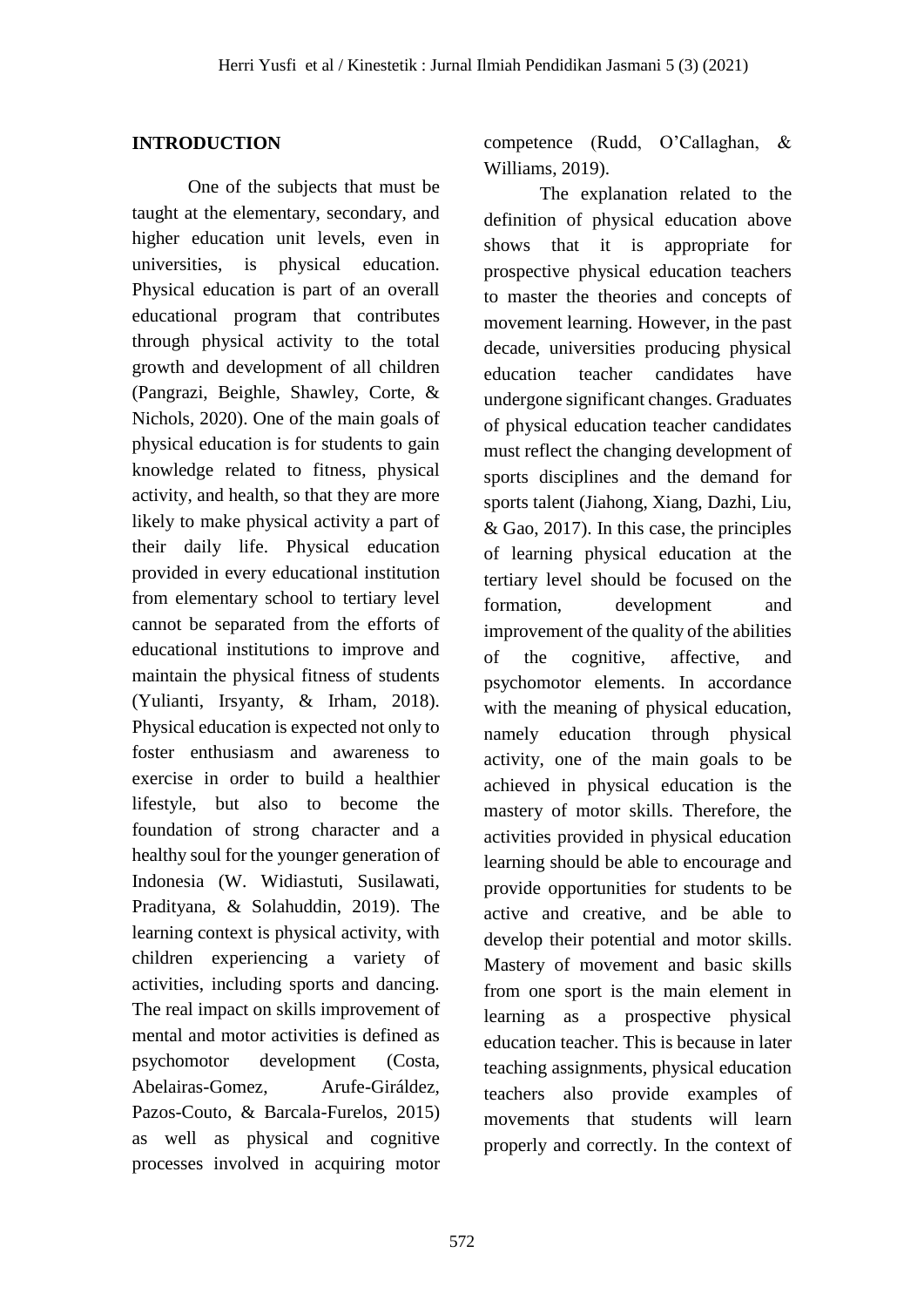education, students identify the teacher as an example who plays an important role in their learning process (P. Cheung, 2020). To achieve this goal, the practices related to mastering the basic movement skills of a sport are applied in lectures. One of the subjects delivered was basketball basic skills, the purpose of which was to equip prospective physical education teachers with the basic skills of movement in basketball. To be able to play basketball, it is necessary to master good basic basketball techniques which include dribbling, passing, and shooting (Rahmadani, 2017). Basketball is also taught at elementary to high school levels which are included in the big ball game category (Febrianta & Sukoco, 2013; Puspawati, 2019; Yuliandra & Fahrizqi, 2019).

Physical education learning aims to stimulate children who follow the learning process directly on an assignment of motor skills and skills in certain sports (Kusmiati & Sumarno, 2018; Lesmana, 2018). However, it is not easy to provide basic basketball movement skills if there are no adequate supporting infrastructure. To support the teaching and learning activities of physical education in schools, facilities and infrastructure are needed as components used by physical education teachers to practice all the material taught (Purnama, 2017). This makes basketball learning less attractive at all levels of education in general (Girma & Solomon, 2018). The next problem that often occurs is the implementation of physical education learning where most teachers

still use the drill method in delivering material. The drill method cannot be used in physical education learning if the facilities and infrastructure owned are limited, because students will be bored because of the long wait for their turn to perform movement tasks.

Related to these problems, prospective physical education teachers must also be required to be creative in carrying out learning if they are constrained by sports facilities and infrastructure in schools. Methods that can provide solutions to keep learning properly and correctly will be needed with limited sports facilities and infrastructure in schools. Therefore, a physical education learning strategy is needed to overcome the limitations of these infrastructure facilities (Widiastuti Widiastuti, 2019). The learning model must be adaptive to these problems. The learning model developed in this study is a learning model based on play and traditional sports. The application of traditional games is expected to get more attention by students, because the movements carried out are usually done everyday and are not too difficult to do. But the purpose of this study is to describe the process of expert validation before the learning model is tested in educational units.

# **METHODS**

The main focus of this article is the analysis of the results of the validation of related experts from the developed learning model, namely the basic skill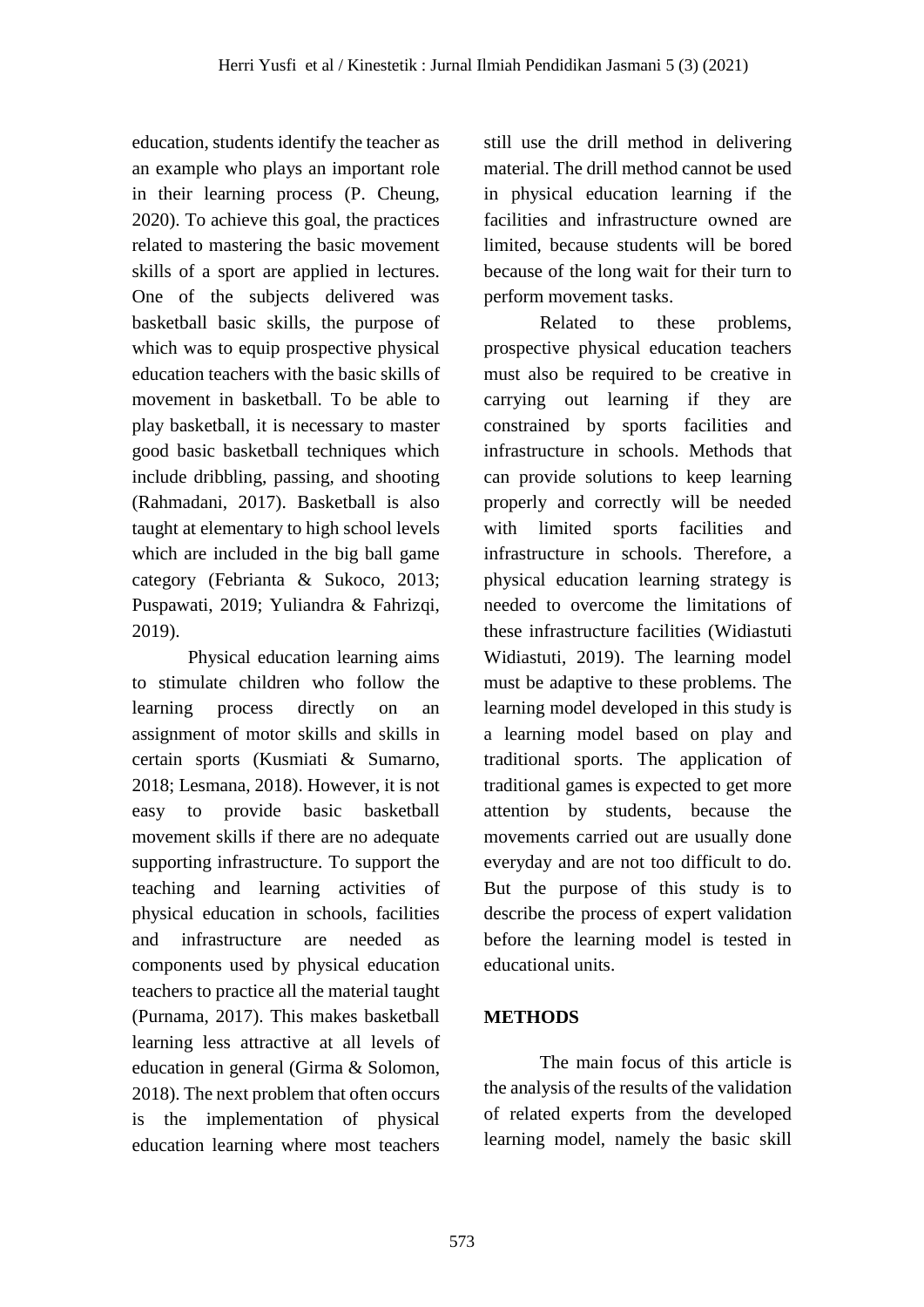learning model of basketball passing. Expert validation is the third of 10 research and development steps (Toledo-Pereyra, 2012). Content validity index (CVI) is used to analyze content validity values based on predetermined content. This technique was previously developed by Martuza in 1977 which was then followed up by Lynn in 1986 who in his research resulted in two types of CVI, the first involving the content validity of individual items (i-CVI) and the next involving content validity of the overall scale (s-CVI). ) (Larsson et al., 2015). In this study, the CVI used is i-CVI using three experts selected to validate the product development that will be carried out. The three experts have different skill qualifications, which consist of education, learning, and basketball experts. Each expert assesses the content of the learning model that will be developed separately by filling out an assessment format to assess the content of the learning model. (Lynn, 1986) recommends that there are at least three experts and the recommended measurement scale is a four-point ordinal scale to avoid neutral and ambivalent midpoints. So in this study, the expert validation rating scale uses a scale of 4 (1 to 4) with the categories of irrelevant, somewhat relevant, quite relevant, and very relevant. Furthermore, for each item, the i-CVI was calculated as the number of experts who gave a good rating, namely 3 or 4 (thus, the ordinal scale dichotomy becomes relevant  $= 1$  and irrelevant  $= 0$ ), divided by the total number of experts.

(Zamanzadeh et al., 2015) recommend that the i-CVI is not lower than 0.78.

### **RESULTS**

This article only discusses the expert validation process in the process of developing a learning model for basic basketball passing skills. The results of expert validation on the development of the model were obtained that the i-CVI was 0.867 and the average proportion of items considered relevant by the three experts was 0.8; 0.8; and 0.93, which can then be seen in table 1 below:

**Table 1.** Table tittle

| No             | <b>Rating Indicator</b>                                                                                        | AR<br>v        | <b>NA</b>    | <b>IIR</b>   | Amoun<br>t of<br>Approv<br>al | i-CVI           |
|----------------|----------------------------------------------------------------------------------------------------------------|----------------|--------------|--------------|-------------------------------|-----------------|
| 1              | Compatibility with<br>Semester Lesson<br>Plans                                                                 | 1              | 1            | 1            | 3                             | $3/3 =$<br>1,00 |
| $\mathfrak{2}$ | Clarity of Learning<br><b>Instructions</b>                                                                     | $\mathbf{1}$   | $\mathbf{1}$ | 1            | 3                             | $3/3 =$<br>1,00 |
| 3              | The Accuracy of<br>Choosing Learning<br>Techniques<br>for<br>Students                                          | 0              | 1            | 1            | $\overline{2}$                | $2/3 =$<br>0.67 |
| $\overline{4}$ | Appropriateness of<br><b>Tools and Facilities</b><br>Used                                                      | $\overline{0}$ | 1            | $\theta$     | 1                             | $1/3 =$<br>0.33 |
| 5              | Suitability<br>of<br>Learning<br>Techniques<br>for<br>Students                                                 | 1              | $\mathbf{0}$ | $\mathbf{1}$ | 2                             | $2/3 =$<br>0.67 |
| 6              | The Conformity of<br>Form<br>of<br>the<br>Learning<br>Techniques<br>with<br>the Characteristics<br>of Learners | 1              | 1            | 1            | 3                             | $3/3 =$<br>1,00 |
| 7              | Encouraging<br>the<br>Development<br>of<br>Physical Physical<br><b>Aspects of Students</b>                     | 1              | 1            | 1            | 3                             | $3/3 =$<br>1,00 |
| 8              | Encouraging<br>the<br>Development<br>οf<br><b>Students' Cognitive</b><br>Aspects                               | $\overline{0}$ | $\mathbf{0}$ | $\mathbf{1}$ | 1                             | $1/3 =$<br>0,33 |
| 9              | Encouraging<br>the<br>Development of the<br>Psychomotor<br><b>Aspects of Students</b>                          | 1              | $\mathbf{1}$ | 1            | 3                             | $3/3 =$<br>1,00 |
| 10             | Encouraging<br>the<br>Development<br>οf<br>Students' Affective<br>Aspects                                      | 1              | $\mathbf{1}$ | 1            | 3                             | $3/3 =$<br>1,00 |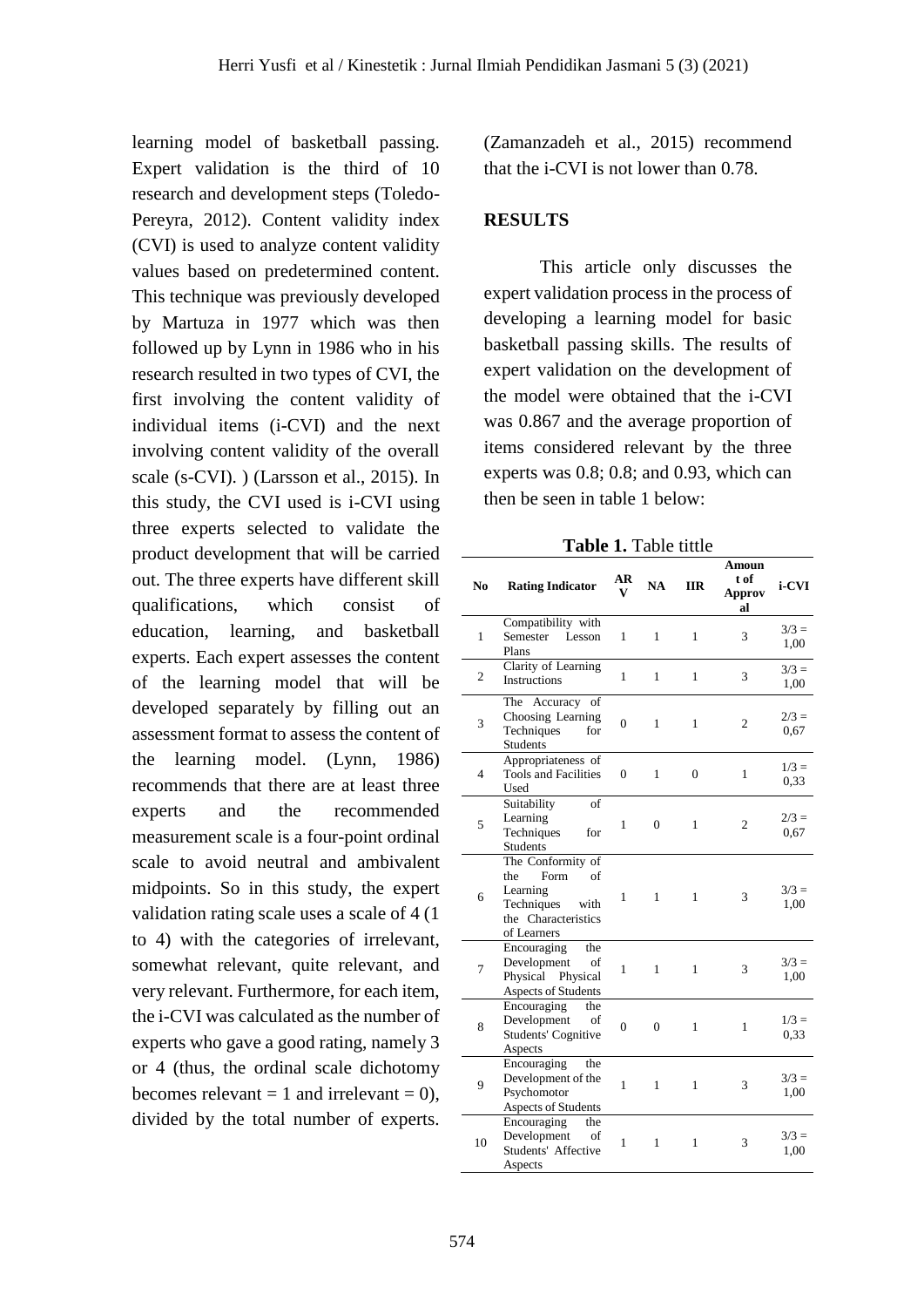| N <sub>0</sub>             | <b>Rating Indicator</b>                                                                                        | AR<br>V | <b>NA</b>    | <b>IIR</b>   | Amoun<br>t of<br><b>Approv</b><br>al | i-CVI           |
|----------------------------|----------------------------------------------------------------------------------------------------------------|---------|--------------|--------------|--------------------------------------|-----------------|
| 11                         | be used by<br>Can<br>skilled<br><b>both</b><br>and<br>less skilled students                                    | 1       | $\mathbf{1}$ | 1            | 3                                    | $3/3 =$<br>1,00 |
| 12                         | Can be played by<br>male<br>hoth<br>and<br>female students                                                     | 1       | $\mathbf{1}$ | 1            | 3                                    | $3/3 =$<br>1,00 |
| 13                         | Encouraging<br><b>Learners</b><br>Be<br>to<br>Actively<br>More<br>Move                                         | 1       | $\mathbf{1}$ | 1            | 3                                    | $3/3 =$<br>1,00 |
| 14                         | Increasing<br>Students'<br>Interest<br>and Motivation to<br>Participate<br>in<br><b>Basketball</b><br>Learning | 1       | 1            | 1            | 3                                    | $3/3 =$<br>1,00 |
| 15                         | Safe to Apply in<br><b>Basketball</b><br>Learning                                                              | 1       | $\mathbf{1}$ | $\mathbf{1}$ | 3                                    | $3/3 =$<br>1,00 |
| <b>Total score</b>         |                                                                                                                | 12      | 12           | 14           | Averag                               |                 |
| <b>Relevant Proportion</b> |                                                                                                                | 0,8     | 0,8          | 0,93         | e i-CVI                              | 0,867           |

Based on the needs analysis previously mentioned in the introduction and supported by the opinion of (Rahmadani, Asmawi, Hanif, & Dlis, 2019) which states that the learning methods applied by most physical education teachers are still conventional and tend to make students easily bored in the learning process, so that the learning process that occurs is less able to motivate, interesting, fun, and for students, as well as the implementation of physical education learning tends to use an achievement sports approach while students usually prefer to play (Azis, Kurniawan, & Gustiawati, 2020). The research begins by conducting a needs analysis by identifying problems in accordance with the problems in the skills or knowledge fields of students (L. Cheung, 2016), besides the analysis phase begins with teaching problems that produce a careful view of the student

population and student characteristics (Hess & Greer, 2016).

## **DISCUSSION**

The learning model that will be developed starts from designing the goals to be achieved in the learning process, and formulating the goals to be achieved. Because the design/design phase helps to focus and refine the researcher's efforts and create designs that can then build interesting learning content and good learning experiences (Hess & Greer, 2016). The purpose of developing this learning model leads to the development of learning about courage, independence, and motoric development of students in the field, including planning the preparation of basketball passing learning techniques, planning effective language use, planning procedures for implementing effective learning techniques, and planning learning process or daily activity plan so that it becomes an instructional goal. The material is the understanding of the history of the basketball game, the facilities and infrastructure used, heating and cooling, understanding of passing, basic passing techniques, forms of traditional games, and learning techniques developed. During the analysis phase it includes the schedule for completion of the lesson, the arrangement of individual lessons during the lesson, the form of teaching strategies and all necessary resources according to the given schedule (Drljača, Latinović, Stanković, & Cvetković, 2017). The learning model that will be developed later is a learning model using traditional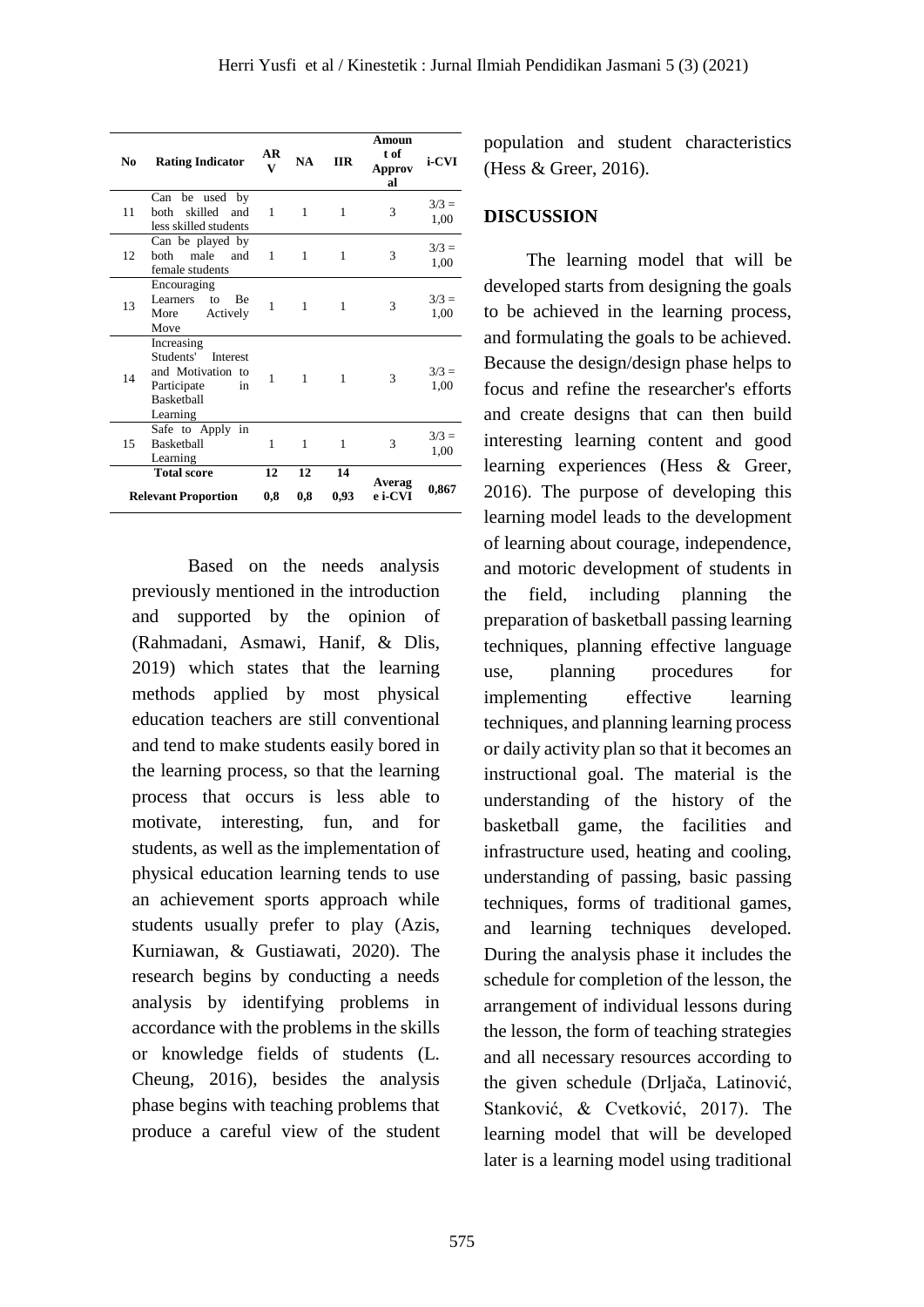play and sports approaches. Through traditional games, the delivery of physical education materials by teachers is expected to get a positive response from students and will later provide satisfactory learning outcomes. (Juniardi, 2018) argues that playing is a means to practice skills that involve all the senses and raise one's multiple intelligences and is a vehicle for learning about how to learn so that it is expected to be able to develop various potentials of students, both physical, cognitive, emotional, creativity, and intellectual potential. and ultimately achievement.

This research is part of development research that aims to show the validation process of the product to be developed using CVI analysis, such as research conducted (Larsson et al., 2015; Leung, Trevena, & Waters, 2018; Singh et al., 2021) which displays the validation process for the developed product. The validation process is important to ensure that the product developed is in accordance with the needs analysis. The development of a learning model for basic basketball passing skills is carried out to facilitate teachers and students in the learning process, because by developing a learning model the teacher's creativity is honed and students get a new learning experience. Because by developing learning products to help teachers overcome the problems encountered in learning physical education. The purpose of developing this learning model is in line with (Destriana, Destriani, & Yusfi, 2020; Harry, Wiradihardja, & Nuraini, 2019; Pujianto, Sutisyana, & Arwin, 2020) who developed a learning model used to assist teachers in overcoming the problems encountered in teaching and learning. Physical education learning and the development of learning models can be in the form of alternative games in physical education learning (Baharudin & Arfanda, 2020). As a prospective physical education teacher, the learning model developed in this study can be used as a role play in carrying out the learning process in schools, so that the creativity of prospective physical education teachers can be honed well, because the teacher's task as a facilitator is very important for students, such as how to mix learning methods, utilizing available learning facilities and media (Esi, Purwaningsih, & Okianna, 2016; Hartanti, Nurhasan, & Syam Tuasikal, 2020; Rahmawati & Suryadi, 2019)

# **CONCLUSION**

Based on this assessment, the conclusion of this study is that a product is declared valid and can be continued at the trial stage by using learning materials for traditional games of orekan or chase, traditional games of fortification and traditional games of cat and mouse. The results of this validation are important to ensure that the process of developing a learning model is carried out by following relevant research and scientific principles. The implementation of this research is expected to be used by prospective physical education teachers during teaching practice, so that it is expected to improve student learning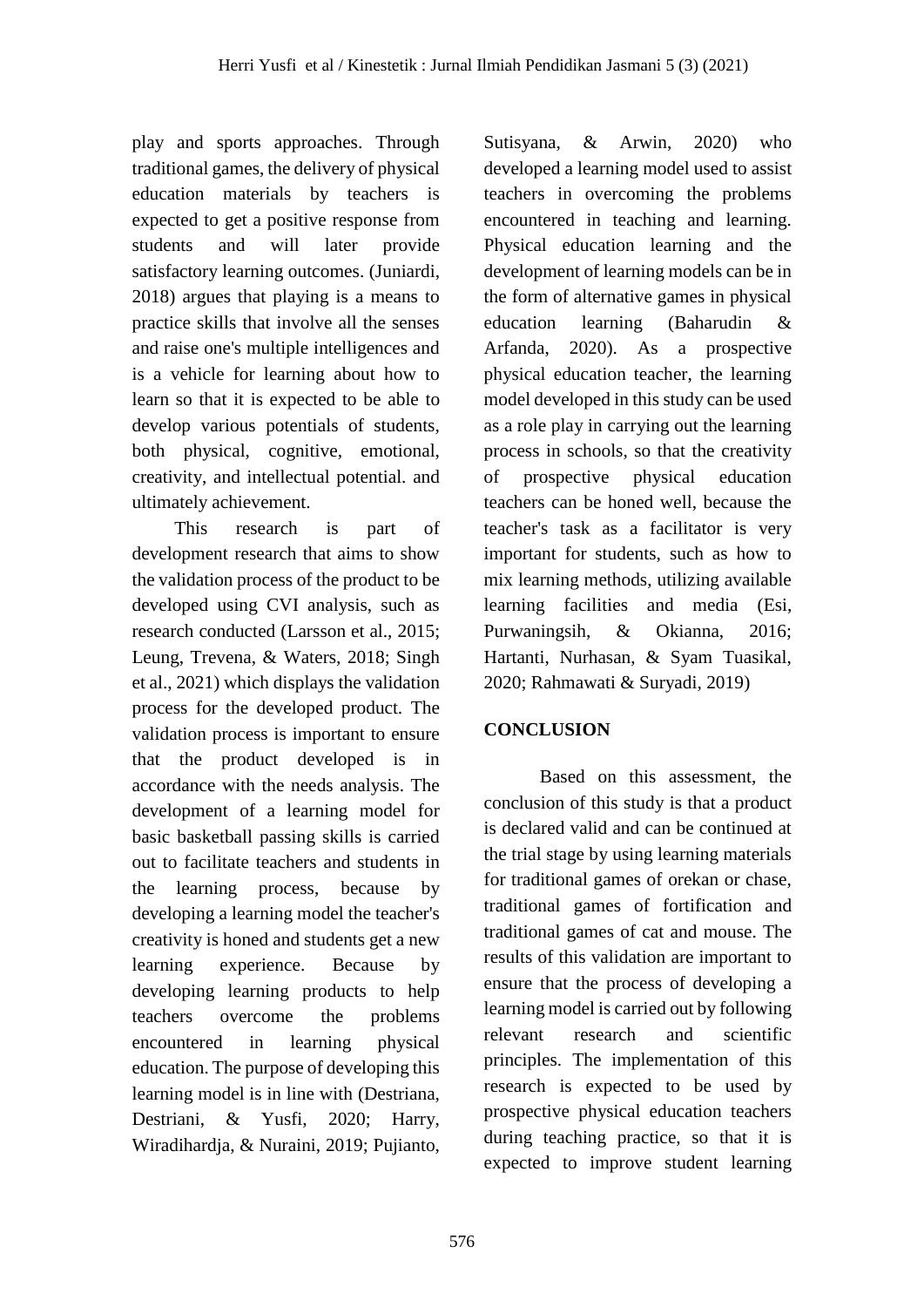outcomes, especially basketball material, especially basic passing skills. Further research that can be done is to test the learning model on prospective physical education teachers and at the primary and secondary education unit level to test the effectiveness of the learning model that has been developed. Evaluation of students (sample) research can be done using formative class evaluation (FCE).

## **REFERENCES**

- Azis, A., Kurniawan, F., & Gustiawati, R. (2020). Survei Penggunaan Media Pembelajaran Ladder Drill Dalam Pembelajaran Lari Jarak Pendek. COMPETITOR: Jurnal Pendidikan Kepelatihan Olahraga, 12(2), 67. https://doi.org/10.26858/cjpko.v12i2.13 987
- Baharudin, & Arfanda, P. E. (2020). PKM Pembelajaran Pendidikan Jasmani Berbasis Permainan Bagi Anak Berkebutuhan Khusus saat pandemi Covid - 19. Seminar Nasional Hasil Pengabdian Kepada Masyarakat, 0(0), 413–416. Makassar: Universitas Negeri Makassar. Retrieved from https://ojs.unm.ac.id/semnaslpm/article/ view/15945
- Cheung, L. (2016). Using the ADDIE Model of Instructional Design to Teach Chest Radiograph Interpretation. Journal of Biomedical Education, 2016, 1–6. https://doi.org/10.1155/2016/9502572
- Cheung, P. (2020). Teachers as role models for physical activity: Are preschool children more active when their teachers are active? European Physical Education Review, 26(1), 101–110. https://doi.org/10.1177/1356336X1983 5240
- Costa, H. J. T., Abelairas-Gomez, C., Arufe-Giráldez, V., Pazos-Couto, J. M., & Barcala-Furelos, R. (2015). Influence of a physical education plan on psychomotor development profiles of preschool children. Journal of Human

Sport and Exercise, 10(1), 126–140. https://doi.org/10.14198/jhse.2015.101. 11

- Destriana, D., Destriani, D., & Yusfi, H. (2020). Service Techniques To Improve Volyball GameS. JPI (Jurnal Pendidikan Indonesia), 9(4), 597. https://doi.org/10.23887/jpiundiksha.v9i4.21906
- Drljača, D., Latinović, B., Stanković, Ž., & Cvetković, D. (2017). ADDIE Model for Development of E-Courses. Sinteza 2017 - International Scientific Conference on Information Technology and Data Related Research, 242–247. Singidunum University. https://doi.org/10.15308/sinteza-2017- 242-247
- Esi, Purwaningsih, E., & Okianna. (2016). Peranan guru sebagai fasilitator dan motivator dalam meningkatkan hasil belajar di kelas XI SMK. Jurnal Pendidikan Dan Pembelajaran, 5(10), 1– 14. Retrieved from http://jurnal.untan.ac.id/index.php/jpdp b/article/view/17132/14624
- Febrianta, Y., & Sukoco, P. (2013). Upaya Peningkatan Pembelajaran Permainan Bolabasket Melalui Metode Pendekatan Taktik Siswa Smpn 2 Pandak Bantul. Jurnal Keolahragaan, 1(2), 186–196. https://doi.org/10.21831/jk.v1i2.2574
- Girma, M. G., & Solomon, W. (2018). Technical problems in teaching basketball practical session: The case of Grade 11 in Alamura Preparatory School. Journal of Physical Education and Sport Management, 9(4), 30–42. https://doi.org/10.5897/jpesm2018.0315
- Harry, B. A., Wiradihardja, S., & Nuraini, S. (2019). Pengembangan Model Pembelajaran Pengenalan Air Berbasis Permainan Untuk Siswa Kelas Iv Sdn Cipinang Cimpedak 05 Pagi Jakarta Timur. Multilateral Jurnal Pendidikan Jasmani Dan Olahraga, 18(2), 115–120. https://doi.org/10.20527/multilateral.v1 8i2.7622
- Hartanti, M. D., Nurhasan, N., & Syam Tuasikal, A. R. (2020). Pengaruh Pembelajaran Sirkuit Berbasis Pendekatan Saintifik Terhadap Hasil Belajar Dribble Dan Shooting Bola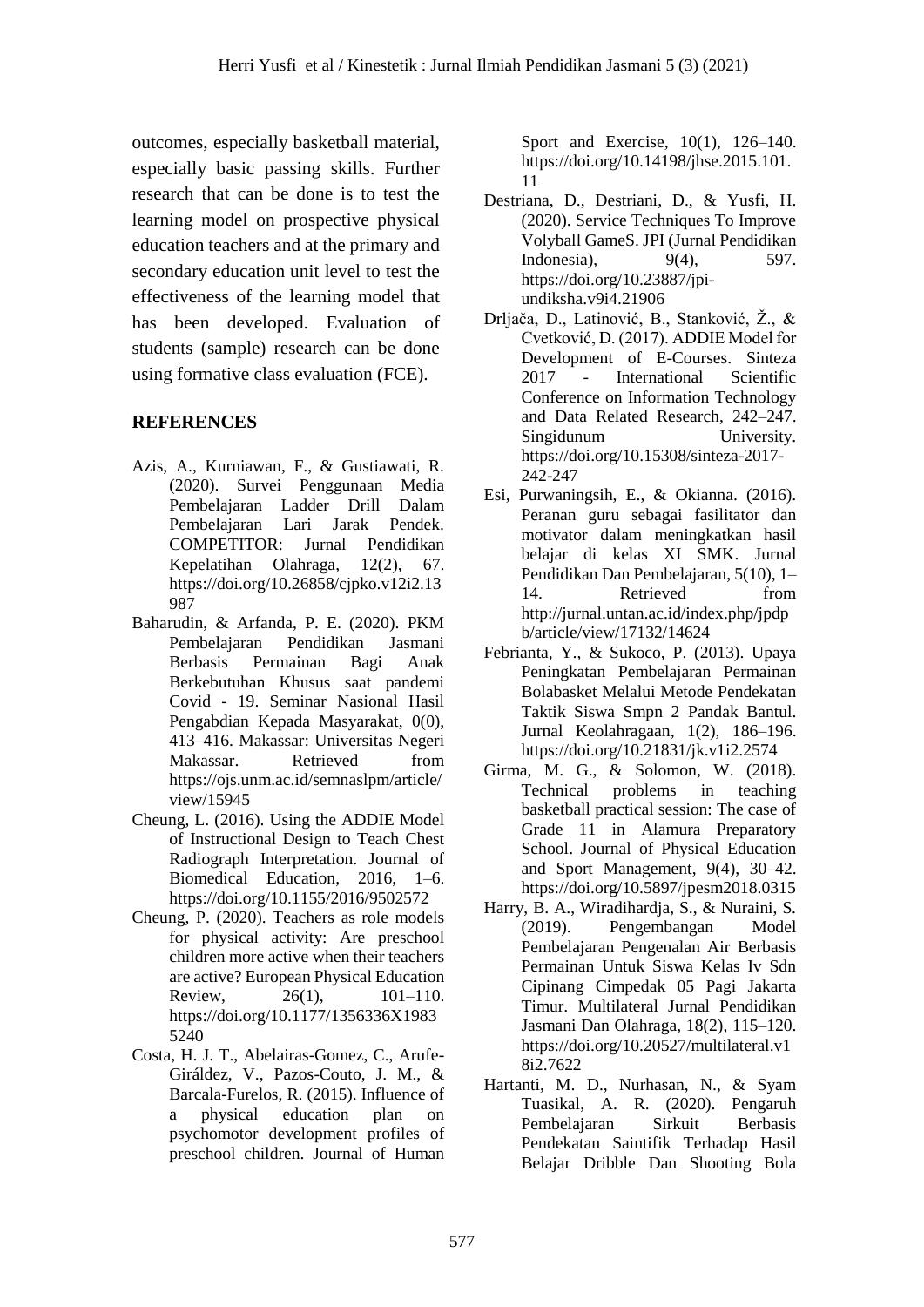Basket. Multilateral Jurnal Pendidikan Jasmani Dan Olahraga, 19(2), 111. https://doi.org/10.20527/multilateral.v1 9i2.8614

- Hess, A. K. N., & Greer, K. (2016). Designing for engagement: Using the ADDIE model to integrate high-impact practices into an online information literacy course. Communications in Information Literacy, 10(2), 264–282. https://doi.org/10.15760/comminfolit.2 016.10.2.27
- Jiahong, W., Xiang, P., Dazhi, Z., Liu, W., & Gao, X. (2017). Evolution of Physical education undergraduate majors in higher education in China. Journal of Teaching in Physical Education, 36(4), 373–387.

https://doi.org/10.1123/jtpe.2017-0178

- Juniardi, A. (2018). Peningkatan Hasil Belajar Lay Up Shoot Bola Basket Melalui Pendekatan Bermain. Multilateral Jurnal Pendidikan Jasmani Dan Olahraga, 17(1), 23–28. https://doi.org/10.20527/multilateral.v1 7i1.5010
- Kusmiati, A. M., & Sumarno, G. (2018). Pengaruh Permainan Tradisional terhadap Kemampuan Perseptual Motorik Anak di SDN Margawatu II Garut Kota. TEGAR: Journal of Teaching Physical Education in Elementary School,  $1(2)$ , 17. https://doi.org/10.17509/tegar.v1i2.119 34
- Larsson, H., Tegern, M., Monnier, A., Skoglund, J., Helander, C., Persson, E., … Aasa, U. (2015). Content validity index and intra- and inter- rater reliability of a new muscle strength/ endurance test battery for Swedish soldiers. PLoS ONE, 10(7), e0132185. https://doi.org/10.1371/journal.pone.01 32185
- Lesmana, H. S. (2018). Peran Motor Educability Di Dalam Meningkatan Keterampilan Olahraga Pada Pembelajaran Penjas. Halaman Olahraga Nusantara (Jurnal Ilmu Keolahragaan), 1(1), 115–125. https://doi.org/10.31851/hon.v1i1.1507
- Leung, K., Trevena, L., & Waters, D. (2018). Content validation of the evidence-

based nursing practice assessment tool. Nurse Researcher, Vol. 26, pp. 33–40. RCN Publishing Company Ltd. https://doi.org/10.7748/nr.2018.e1544

- Lynn, M. R. (1986). Determination and quantification of content validity. Nursing Research, 35(6), 382–386. https://doi.org/10.1097/00006199- 198611000-00017
- Pangrazi, R. P., Beighle, A., Shawley, J. M., Corte, M., & Nichols, C. (2020, April 23). Physical Activity and Learning: The Ingredients of a Quality Lesson. 2020 SHAPE America National Convention & Expo. SHAPEAMERICA. Retrieved from https://shapeamerica.confex.com/shape america/2020/meetingapp.cgi/Session/4 006
- Pujianto, D., Sutisyana, A., & Arwin, A. (2020). Pengembangan Model Latihan Sasaran Berbasis Permainan Untuk Meningkatkan Kemampuan Passing Sepakbola. Multilateral Jurnal Pendidikan Jasmani Dan Olahraga,  $19(1),$  67–73. https://doi.org/10.20527/multilateral.v1 9i1.8333
- Purnama, S. (2017). Pengaruh Manajemen Fasilitas Olahraga Dan Layanan Guru Terhadap Efektivitas Pendidikan Jasmani Olahraga Dan Kesehatan. Journal Sport Area, 2(2), 105–114. https://doi.org/10.25299/sportarea.2017. vol2(2).704
- Puspawati, I. G. A. (2019). Penggunaan Metode Kontekstual Sebagai Upaya Meningkatkan Prestasi Belajar Permainan Bola Basket. Jurnal Pedagogi Dan Pembelajaran, 2(3), 317. https://doi.org/10.23887/jp2.v2i3.19279
- Rahmadani, A. (2017). Hubungan Kekuatan Otot Lengan Dengan Keterampilan Lay Up Shoot Bola Basket. Journal Sport Area, 2(2), 1–9. https://doi.org/10.25299/sportarea.2017. vol2(2).884
- Rahmadani, A., Asmawi, M., Hanif, A. S., & Dlis, F. (2019). Development of Basketball Passing Learning Model with A Play Approach to Students Junior High School. Budapest International Research and Critics in Linguistics and